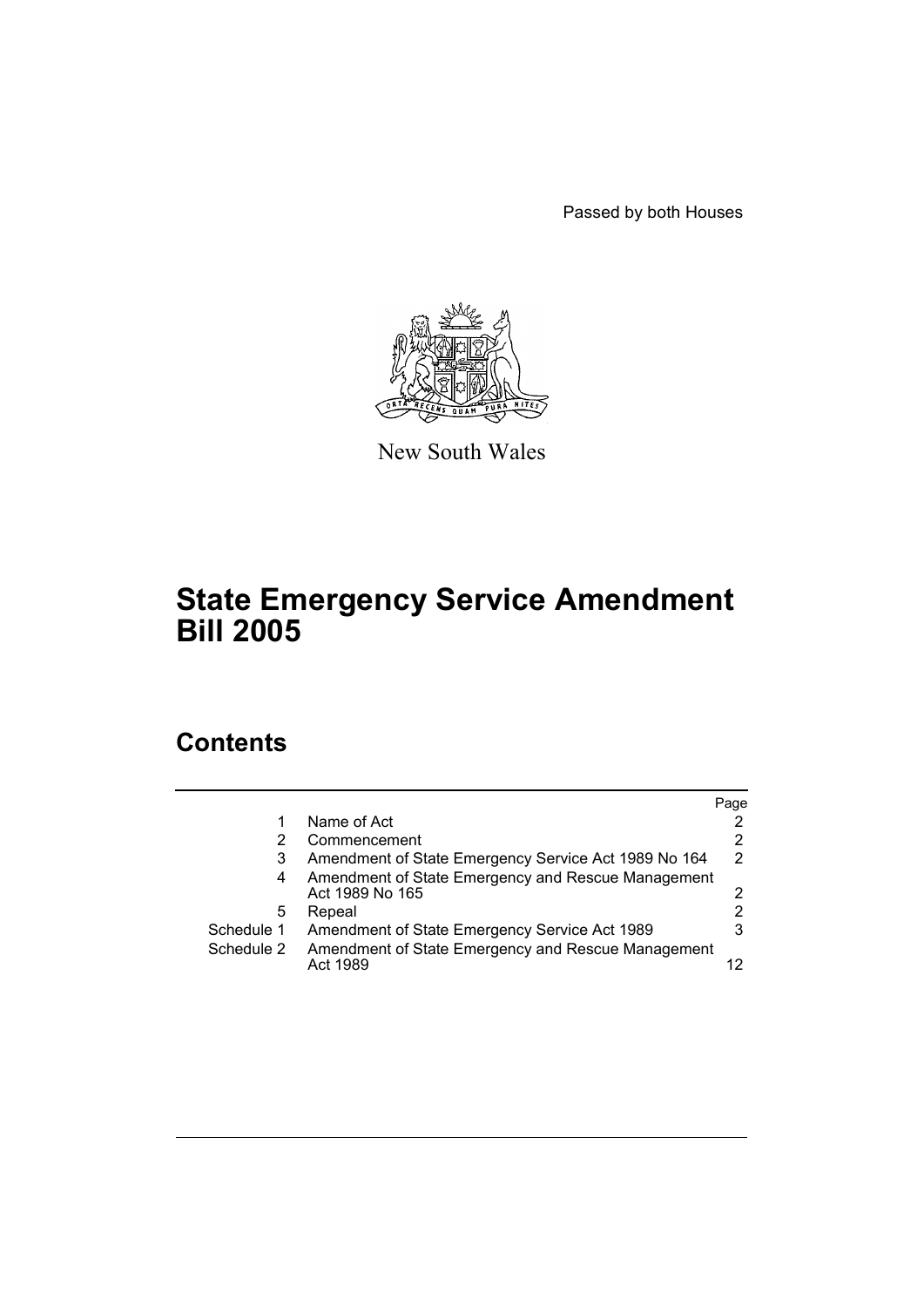*I certify that this PUBLIC BILL, which originated in the LEGISLATIVE ASSEMBLY, has finally passed the LEGISLATIVE COUNCIL and the LEGISLATIVE ASSEMBLY of NEW SOUTH WALES.*

> *Clerk of the Legislative Assembly. Legislative Assembly, Sydney, , 2005*



New South Wales

# **State Emergency Service Amendment Bill 2005**

Act No , 2005

An Act to amend the *State Emergency Service Act 1989* with respect to the organisation, functions and operation of the State Emergency Service; and for other purposes.

*I have examined this Bill, and find it to correspond in all respects with the Bill as finally passed by both Houses.*

*Chairman of Committees of the Legislative Assembly.*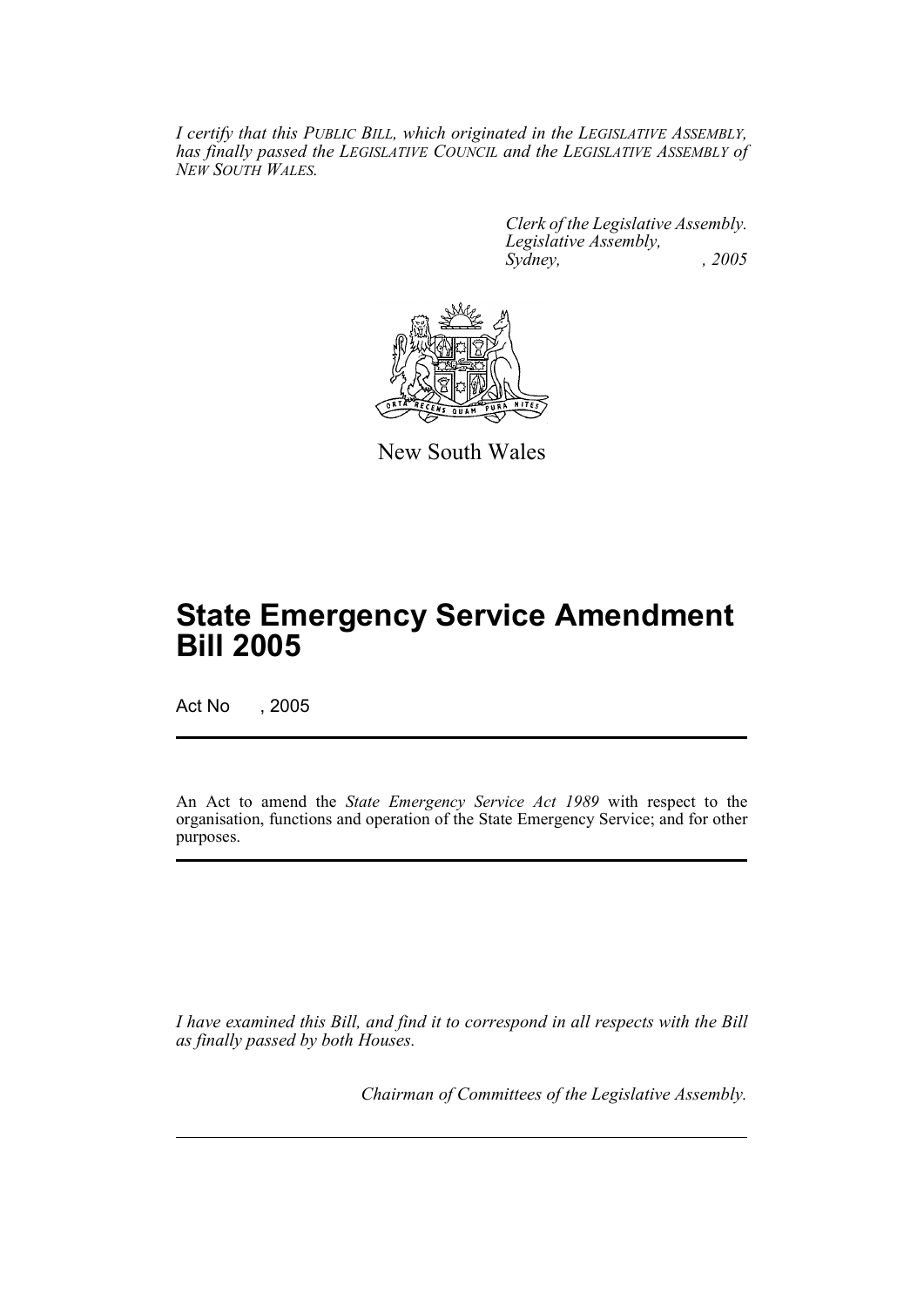# **The Legislature of New South Wales enacts:**

## **1 Name of Act**

This Act is the *State Emergency Service Amendment Act 2005*.

# **2 Commencement**

This Act commences on the date of assent to this Act.

# **3 Amendment of State Emergency Service Act 1989 No 164**

The *State Emergency Service Act 1989* is amended as set out in Schedule 1.

#### **4 Amendment of State Emergency and Rescue Management Act 1989 No 165**

The *State Emergency and Rescue Management Act 1989* is amended as set out in Schedule 2.

# **5 Repeal**

The *State Emergency Service Regulation 2001* is repealed.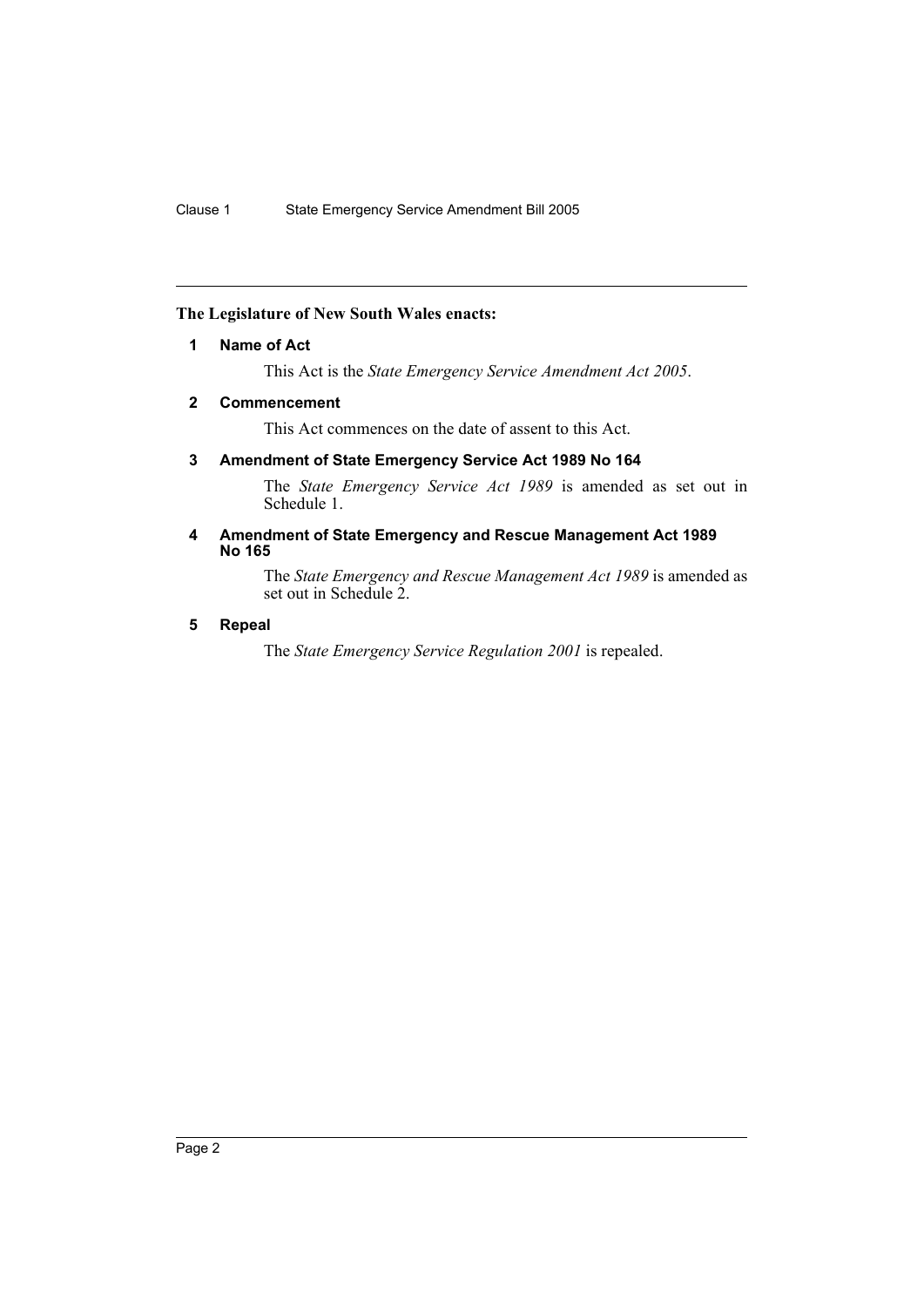Amendment of State Emergency Service Act 1989 Schedule 1

# **Schedule 1 Amendment of State Emergency Service Act 1989**

(Section 3)

# **[1] Section 3 Definitions**

Omit "*Public Sector Management Act 1988*" wherever occurring from the definitions of *Deputy Director-General* and *Director-General* in section 3 (1).

Insert instead "*Public Sector Employment and Management Act 2002*".

# **[2] Section 3 (1)**

Omit the definitions of *division*, *division controller* and *S.E.S. unit*.

Insert in alphabetical order:

*exercise* a function includes perform a duty.

*function* includes a power, authority or duty.

*region* means a region established under section 14.

*region controller* means the controller appointed under section 16 for SES units in a region.

*SES unit* means an organisation registered as an SES unit under section 18.

*unit controller* means the unit controller for an SES unit appointed under section 17A.

#### **[3] Sections 3 (1), definition of "local controller", 8 (1) (e), 9 (2), 17 (3), 18 (2)–(5), 23, 25 (1) (a) and 29 (2) (b)**

Omit "S.E.S." wherever occurring. Insert instead "SES".

# **[4] Section 3 (3)**

Omit the subsection.

**[5] Section 5 Operation of Act in relation to civil defence** Omit the section.

#### **[6] Section 7 State Emergency Service**

Omit section 7 (2) (b). Insert instead:

(b) the volunteer officers and volunteer members of all SES units.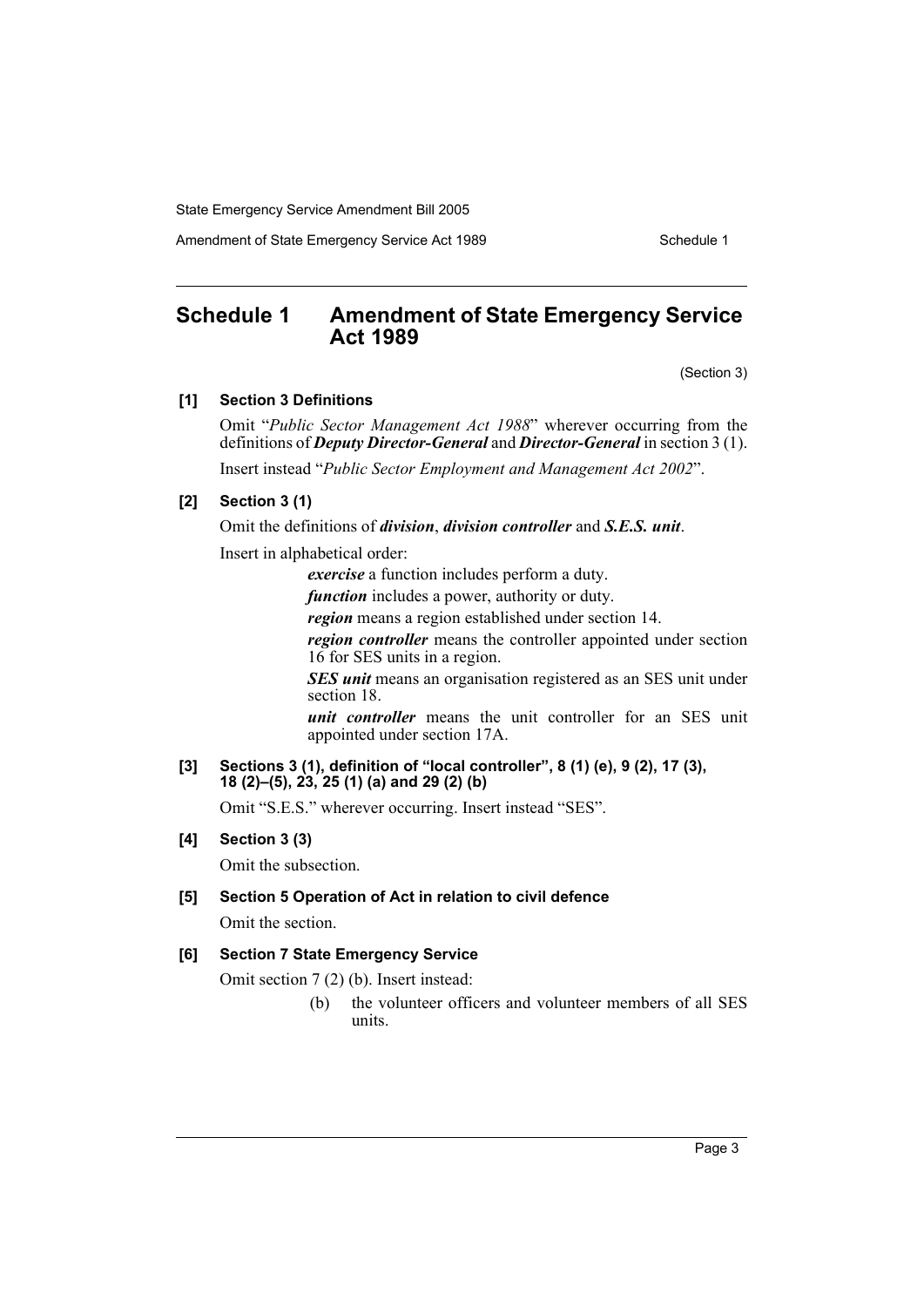Schedule 1 Amendment of State Emergency Service Act 1989

#### **[7] Section 8 Functions of Service**

Insert before section 8 (1) (a):

(aa) to protect persons from dangers to their safety and health, and to protect property from destruction or damage, arising from floods and storms,

#### **[8] Section 8 (1) (b)**

Omit "and tempests".

#### **[9] Section 8 (1) (c)**

Omit the paragraph.

### **[10] Section 8 (1) (g)**

Omit "the Police Force, Fire Brigades, Bush Fire Brigades or Ambulance Service".

Insert instead "NSW Police, New South Wales Fire Brigades, the NSW Rural Fire Service or the Ambulance Service".

#### **[11] Section 9 Director-General, Deputy Director-General and other staff**

Omit "Part 2 of the *Public Sector Management Act 1988*" from section 9 (1). Insert instead "Chapter 2 of the *Public Sector Employment and Management Act 2002*".

#### **[12] Section 11 Director-General responsible for administration of Service**

Insert at the end of the section:

(2) The Director-General, in connection with the exercise of his or her functions under this Act, may use the title "State controller" and the Deputy Director-General may use the title "Deputy State controller".

#### **[13] Section 12 Planning and preparation by Director-General**

Omit ", storms and tempests" from section 12 (3). Insert instead "and storms".

### **[14] Section 14**

Omit the section. Insert instead:

#### **14 Service regions**

The Director-General may divide the State into regions for the purposes of this Act.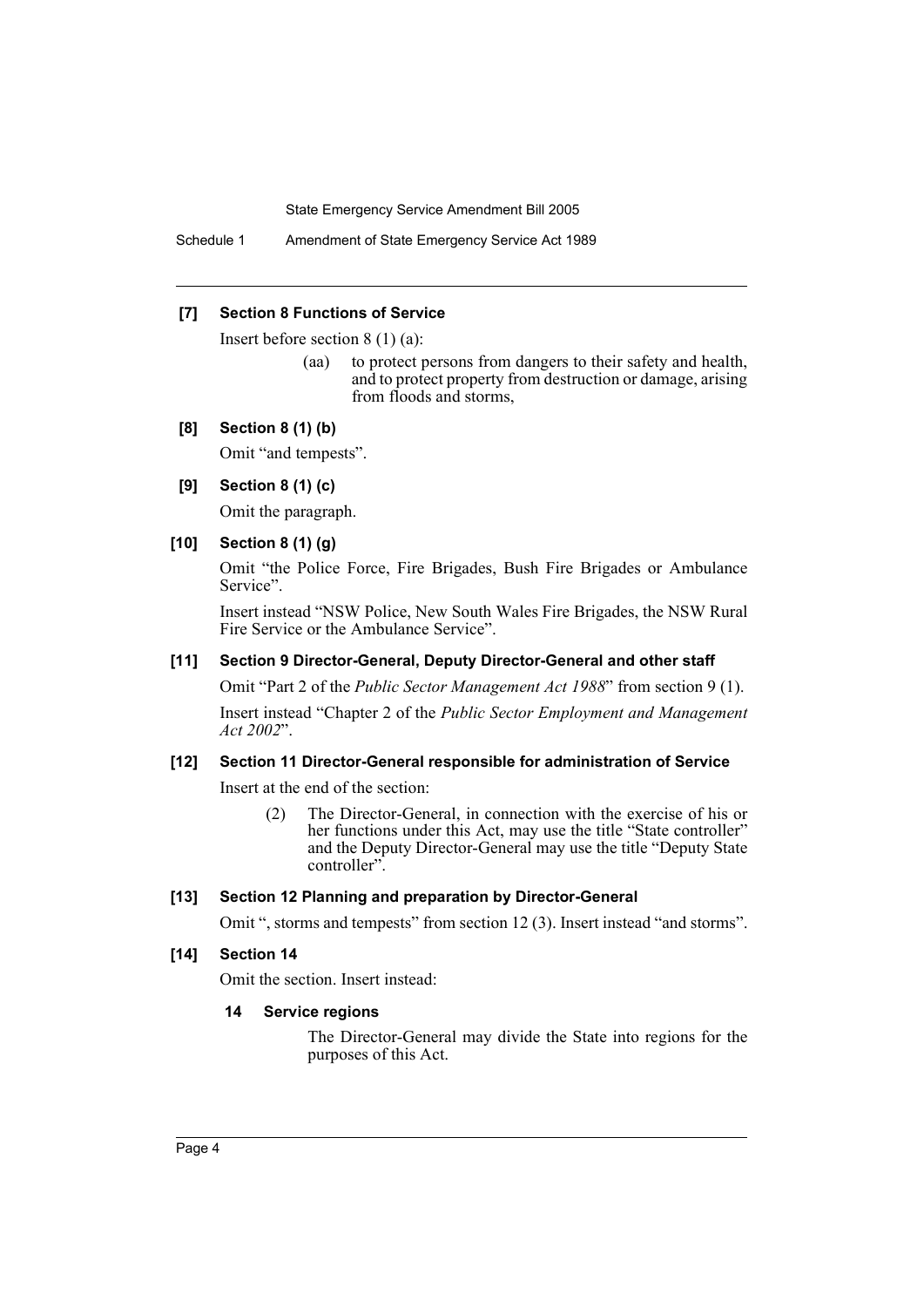Amendment of State Emergency Service Act 1989 Schedule 1

## **[15] Part 4, heading**

Omit "**S.E.S.**". Insert instead "**SES**".

#### **[16] Section 16**

Omit the section. Insert instead:

#### **16 Region controllers**

- (1) The Director-General may appoint a member of staff of the State Emergency Service as the region controller for a region.
- (2) A region controller is, subject to any direction of the Director-General, responsible for the control and co-ordination of the activities of SES units in the relevant region.
- (3) The Director-General may appoint any person to act as a deputy to a region controller.
- (4) The functions of a region controller may be exercised by his or her deputy during any absence from duty of the region controller.

#### **[17] Section 17 Local controllers**

Omit "any person as the" from section 17 (1).

Insert instead "one or more persons as a".

# **[18] Section 17 (2)**

Insert "and for any reason" after "time".

# **[19] Section 17 (3)**

Omit "division". Insert instead "region".

#### **[20] Section 17 (4)**

Omit "the local controller". Insert instead "a local controller".

#### **[21] Sections 17A–17D**

Insert after section 17:

#### **17A Unit controllers**

(1) The Director-General may appoint any person as the unit controller for an SES unit and may revoke the appointment at any time and for any reason.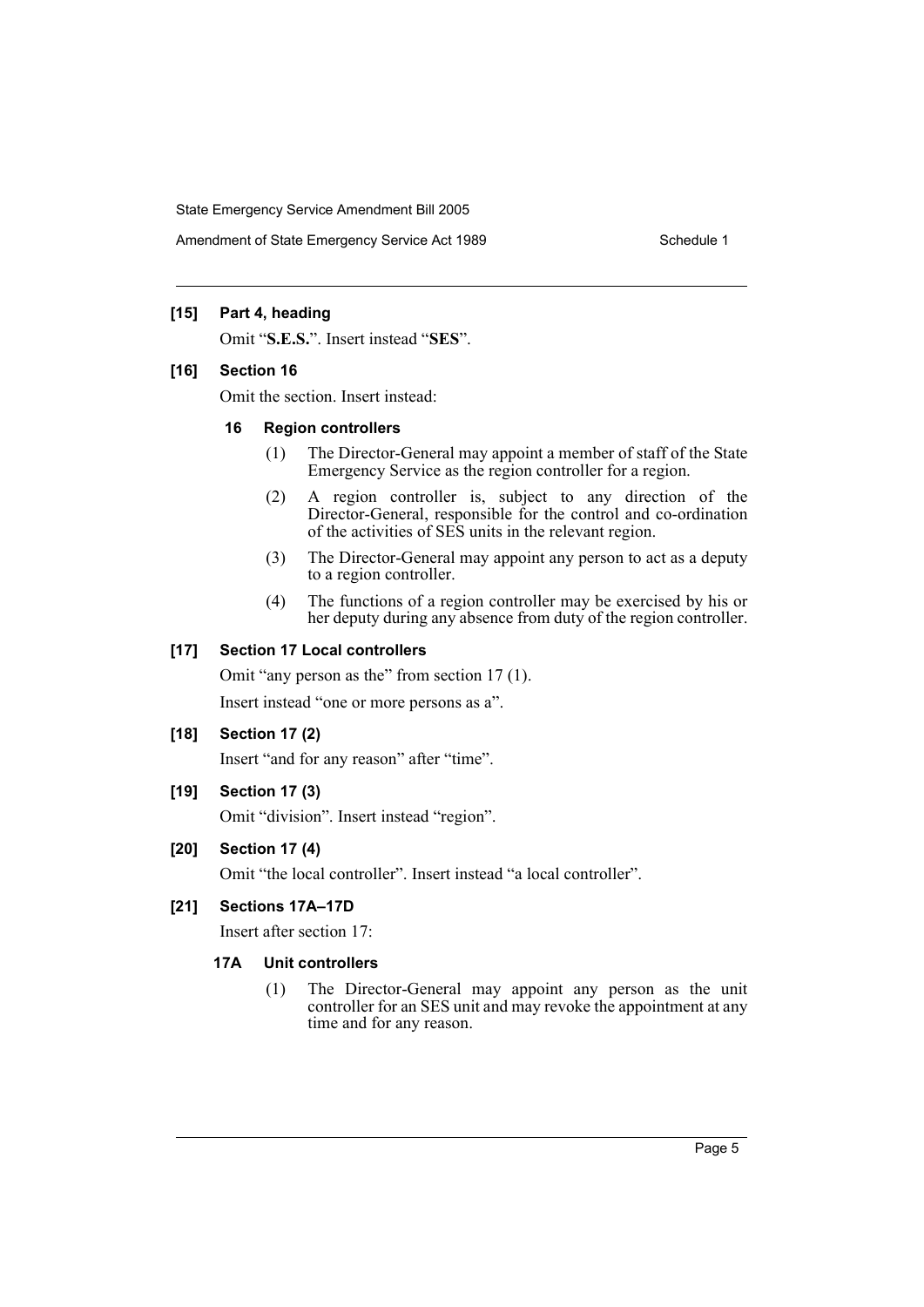Schedule 1 Amendment of State Emergency Service Act 1989

- (2) A unit controller is, subject to any direction of the Director-General, the relevant region controller or the relevant local controller, responsible for the control and co-ordination of the activities of the unit.
- (3) In the case of a local government area for which there is only one SES unit, the unit controller for that unit is taken to be the local controller unless a local controller is appointed under section 17 (1).

#### **17B Terms of appointment for local and unit controllers**

- (1) A local controller or unit controller is to be appointed for such term (not exceeding 2 years) as is specified in his or her instrument of appointment, but is, at the end of that term, eligible for re-appointment.
- (2) Each local controller and unit controller is subject to an annual review and report to be carried out by the Director-General.

#### **17C Local and unit controller deputies**

- (1) A region controller may, in consultation with a local controller in the relevant region, appoint any person to act as a deputy to the local controller.
- (2) A region controller may, in consultation with a unit controller in the relevant region, appoint any person to act as a deputy to the unit controller.
- (3) An appointment made under subsection (1) or (2) may be revoked at any time and for any reason by the region controller who made the appointment.
- (4) The functions of a local controller or unit controller may be exercised by his or her deputy during any absence from duty of the local controller or unit controller.

# **17D Region headquarters unit**

- (1) The State Emergency Service may make available such of its staff and facilities as the Director-General considers appropriate to establish a headquarters for a region.
- (2) A region controller, together with:
	- (a) the members of staff of the State Emergency Service attached to the headquarters for the region, and

(b) any volunteers assisting in the running of the headquarters, may be registered as an SES unit (as a *region headquarters unit*) under section 18.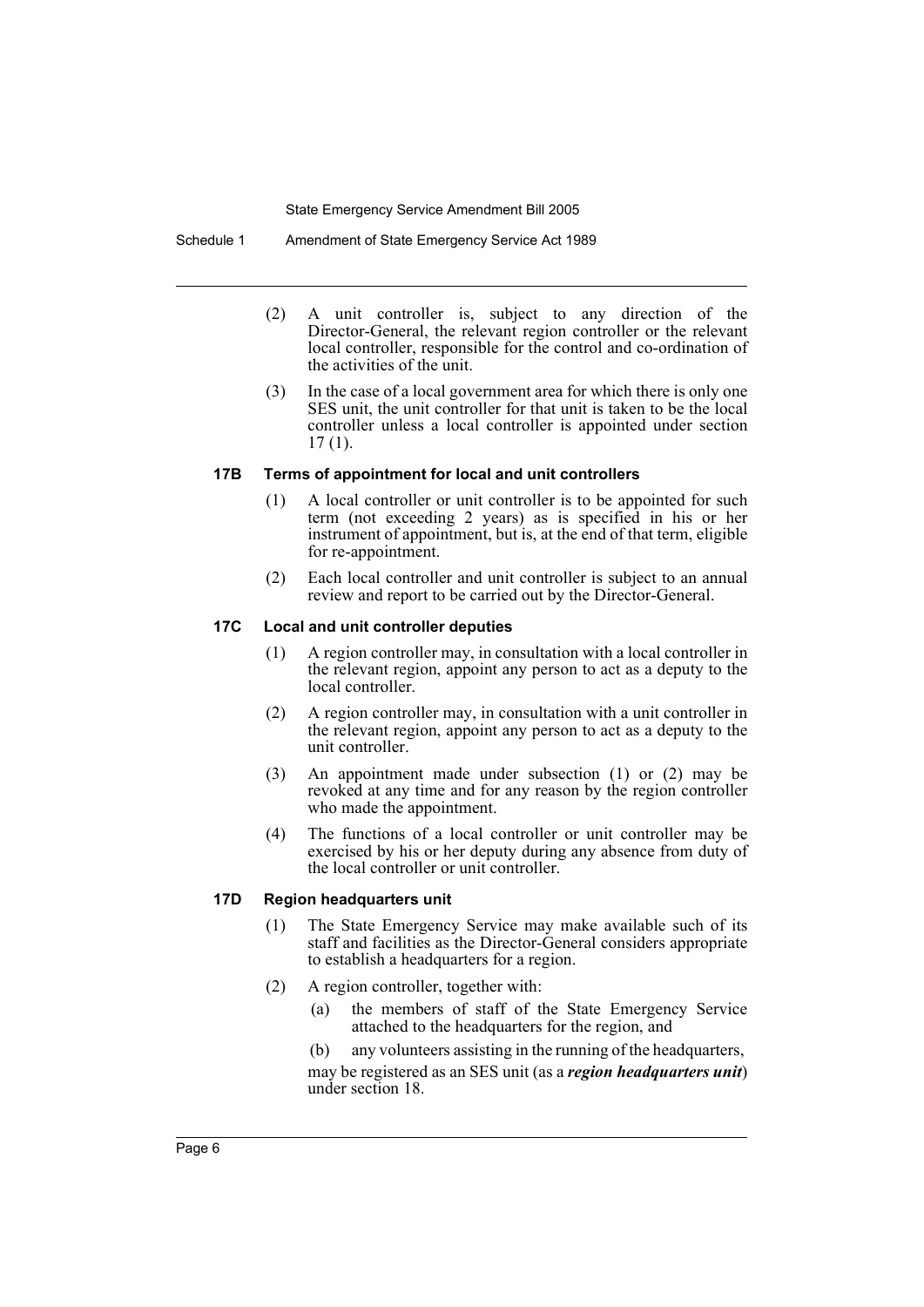Amendment of State Emergency Service Act 1989 Schedule 1

(3) The function of a region headquarters unit is to assist the region controller in the exercise of his or her responsibilities.

#### **[22] Section 18 SES units**

Omit section 18 (1). Insert instead:

- (1) The Director-General may, by instrument in writing, register a group of persons as an SES unit and assign it a distinctive name.
- (1A) The Director-General may register a group of persons under subsection (1) on his or her own initiative or on the application of an association of persons formed for the purpose of dealing with emergencies to which this Act applies.
- (1B) On the registration of an SES unit under subsection (1A), the group of persons or the members of the association are members of the SES unit, subject to section 18AA.

#### **[23] Section 18AA**

Insert after section 18:

#### **18AA Granting, suspension and withdrawal of membership of SES units**

- (1) Membership of an SES unit may be granted, suspended or withdrawn by any of the following:
	- (a) the Director-General,
	- (b) a region controller, local controller or unit controller responsible for the SES unit.
- (2) Membership of an SES unit may be withdrawn at any time and for any reason.
- (3) Membership of an SES unit may be suspended at any time, but only for the purposes of conducting an investigation into:
	- (a) the member's alleged offence against any law, or
	- (b) the member's alleged contravention of, or failure to comply with, the procedures or instructions of the State Emergency Service.
- (4) A person whose membership of an SES unit is withdrawn may:
	- (a) if the membership was withdrawn by the Director-General—apply to the Director-General to reconsider that action, or
	- (b) if the membership was withdrawn by a region controller, local controller or unit controller—appeal to the Director-General against that action.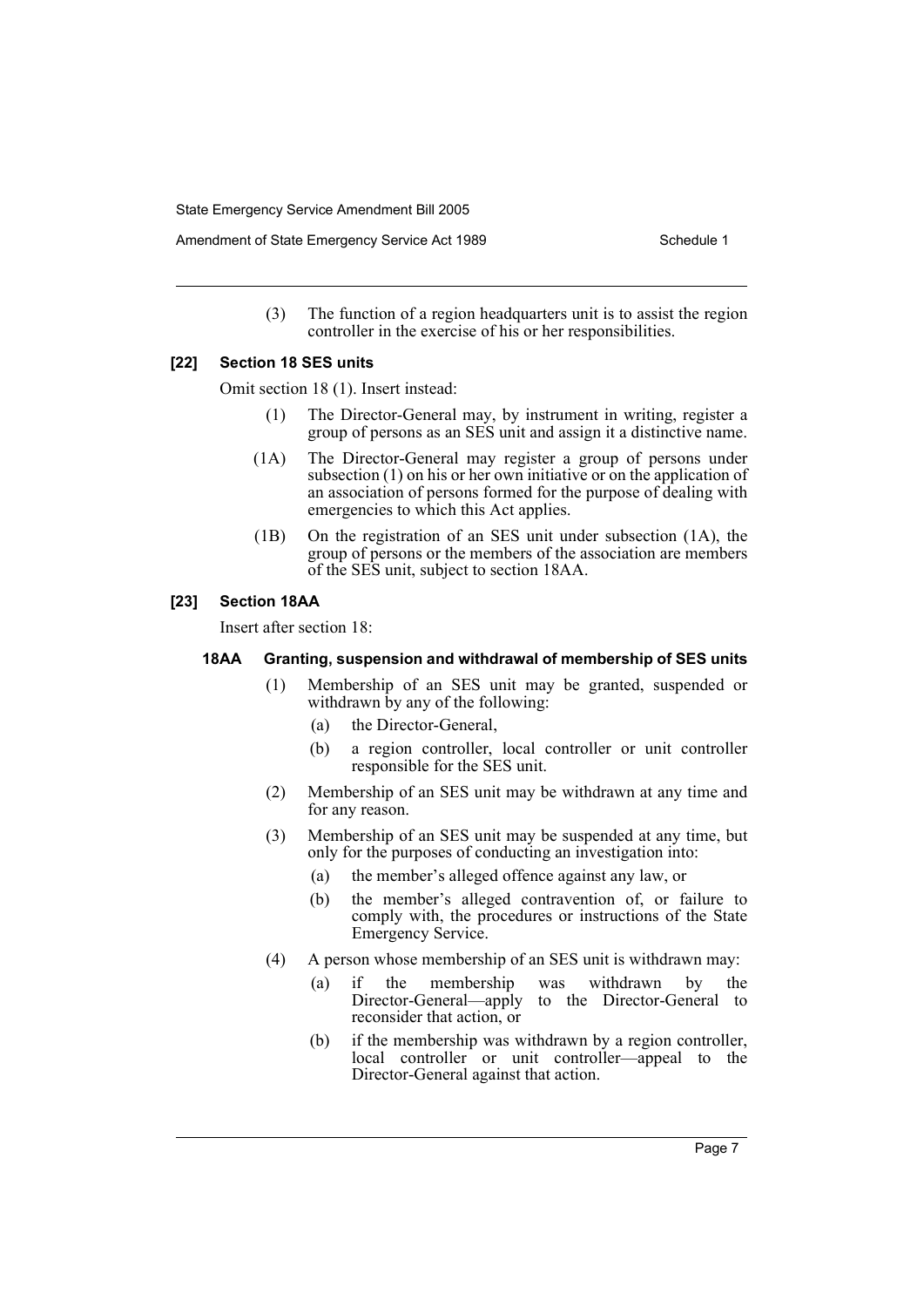Schedule 1 Amendment of State Emergency Service Act 1989

- (5) On an application or an appeal being made by a person under subsection (4), the Director-General may:
	- (a) reinstate the person's membership, or
	- (b) confirm the withdrawal of the person's membership.
- (6) The procedures for:
	- (a) suspending or withdrawing membership of an SES unit, and
	- (b) appealing against the withdrawal of membership of an SES unit,

are to be as set out in the procedure manuals maintained by the State Emergency Service.

(7) This section has effect despite any other law relating to membership of an association that is an SES unit.

## **[24] Section 18A Definitions**

Omit ", or a divisional executive officer or the Director, Operations of that Service" from paragraph (c) of the definition of *senior emergency officer*.

# **[25] Section 18A, definition of "senior emergency officer"**

Omit "bush fire brigade" from paragraph (d).

Insert instead "rural fire brigade".

#### **[26] Section 19 Emergencies to which Part applies**

Omit ", storm or tempest" from section 19 (a). Insert instead "or storm".

# **[27] Section 19 (b)**

Omit "(c) or".

#### **[28] Section 21 Duty to recognise authority of Director-General and emergency officers**

Omit "the Police Force" from section 21 (1). Insert instead "NSW Police".

# **[29] Section 21 (1)**

Omit "division". Insert instead "region".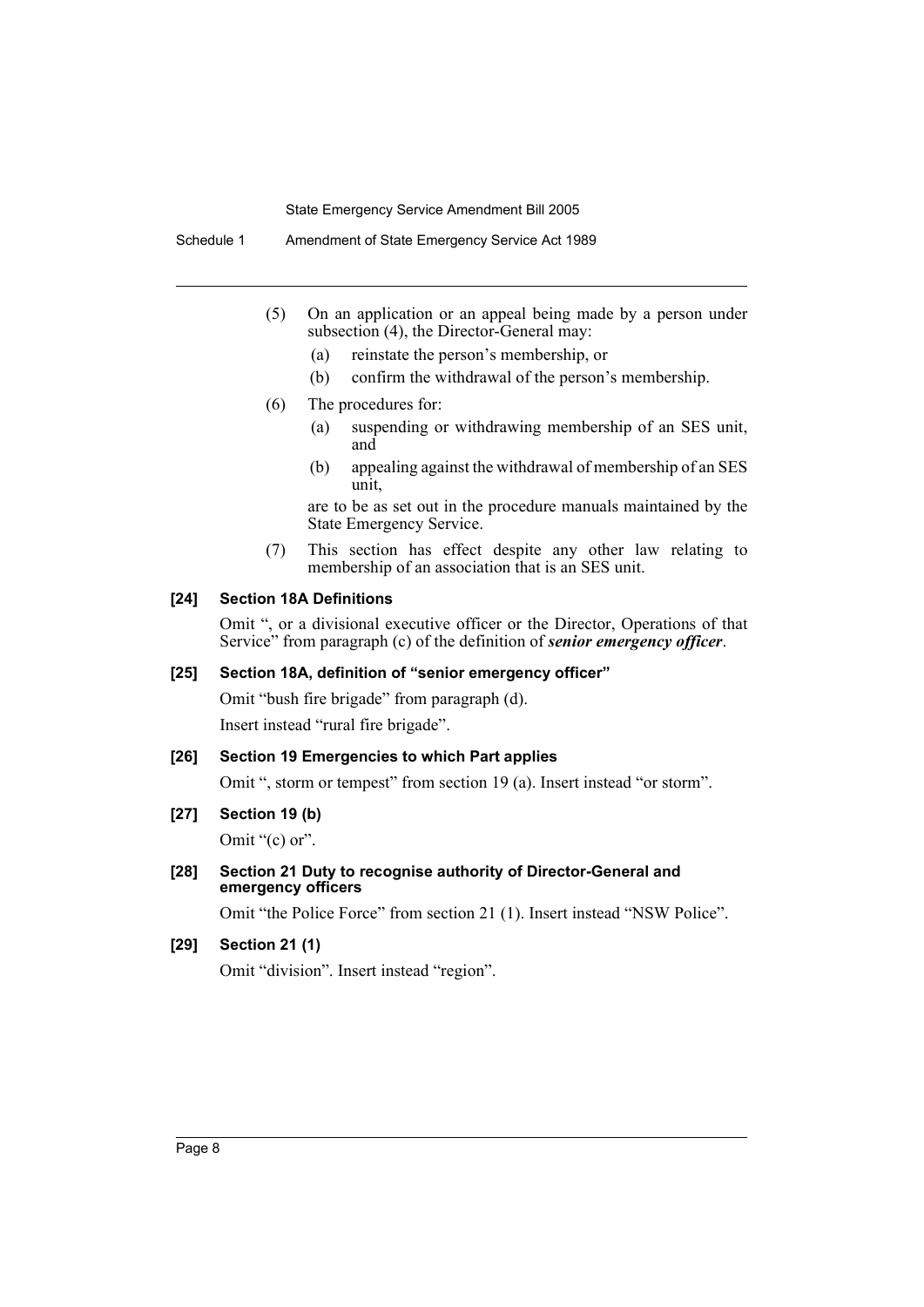Amendment of State Emergency Service Act 1989 Schedule 1

#### **[30] Section 23 Arrangements for inter-State co-operation in emergencies**

Insert after section 23 (2):

(2A) The Director-General may make arrangements with an appropriate agency of a State or Territory that does not operate or manage an inter-State SES unit for SES units under this Act to carry out operations in that State or Territory in response to emergencies to which this Part applies.

#### **[31] Section 23 (3)**

Omit "*S.E.S.*". Insert instead "*SES*".

**[32] Section 25A Certain damage to be covered by insurance**

Omit ", tempest" from section 25A (1) (b).

#### **[33] Section 28A**

Insert after section 28:

#### **28A Donations of financial or material support**

- (1) The unit controller of an SES unit must keep written records of any donations of financial or material support provided to the unit.
- (2) A copy of those records is to be furnished to the Director-General immediately on request by the Director-General.

## **[34] Schedule 1 Savings, transitional and other provisions**

Omit clause 1 (1). Insert instead:

(1) The regulations may contain provisions of a savings or transitional nature consequent on the enactment of the following Acts:

this Act

*State Emergency Service Amendment Act 2005*

# **[35] Schedule 1, clause 1 (2)**

Omit "this Act". Insert instead "the Act concerned".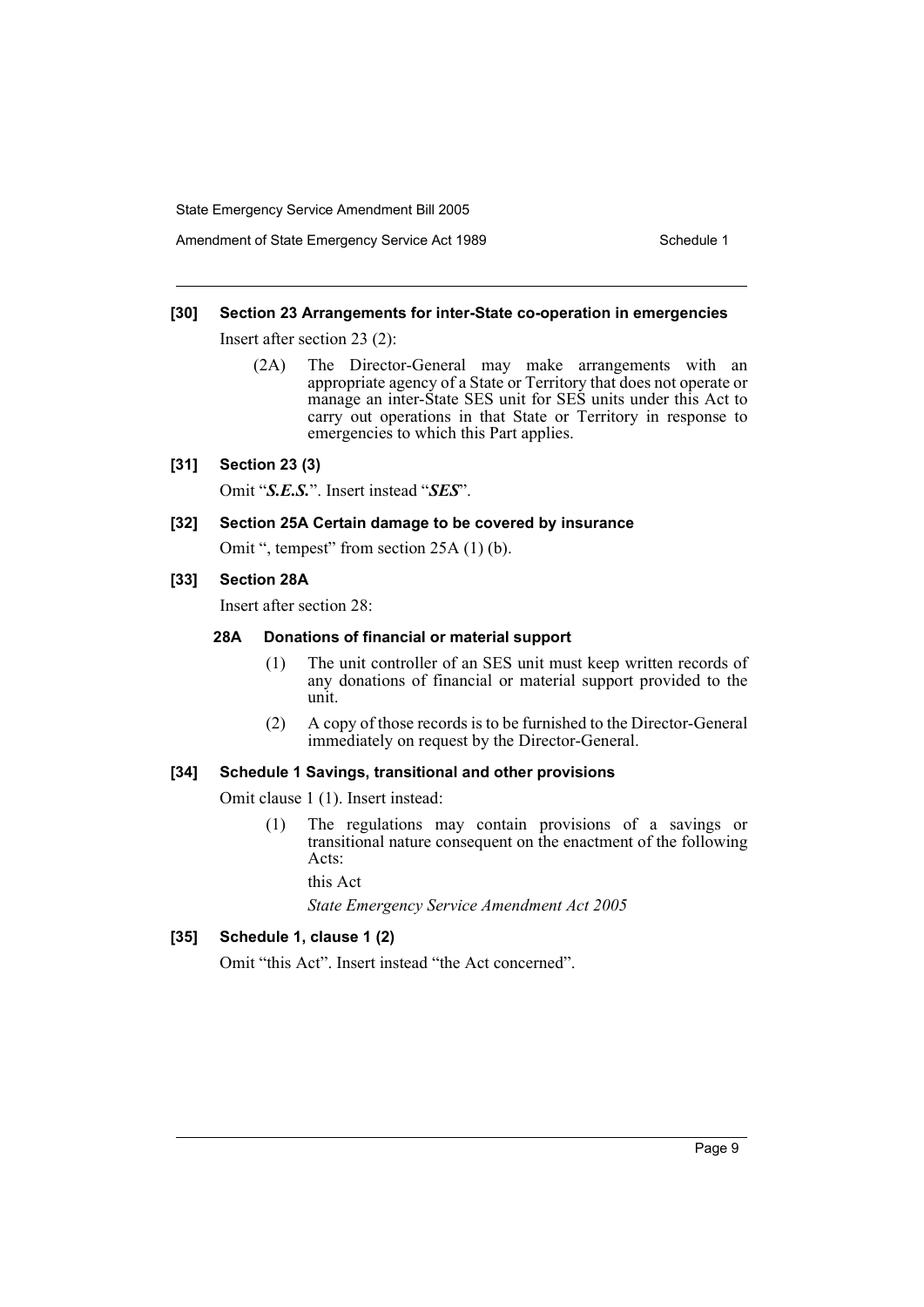Schedule 1 Amendment of State Emergency Service Act 1989

# **[36] Schedule 1, Part 3**

Insert after Part 2:

# **Part 3 Provisions consequent on enactment of State Emergency Service Amendment Act 2005**

#### **6 Definition**

In this Part:

*amending Act* means the *State Emergency Service Amendment Act 2005*.

#### **7 Construction of references to S.E.S. units**

A reference in any other Act, or in any instrument, to an S.E.S. unit is taken to be a reference to an SES unit.

#### **8 Continuation of regions and office of region controllers**

- (1) A division established under this Act (as in force immediately before the commencement of the amending Act) is taken to be a region established under section 14.
- (2) A reference in any other Act, or in any instrument, to a division (within the meaning of this Act as in force immediately before the commencement of the amending Act) is taken to be a reference to a region.
- (3) A reference in any other Act, or in any instrument, to a division controller (within the meaning of this Act as in force immediately before the commencement of the amending Act) is taken to be a reference to a region controller.
- (4) A person holding office as a division controller under this Act (as in force immediately before the commencement of the amending Act):
	- (a) is taken to be a region controller appointed under section 16, as substituted by the amending Act, and
	- (b) continues to hold office as a region controller.
- (5) It does not matter that a person referred to in subclause (4) is not a member of staff of the State Emergency Service.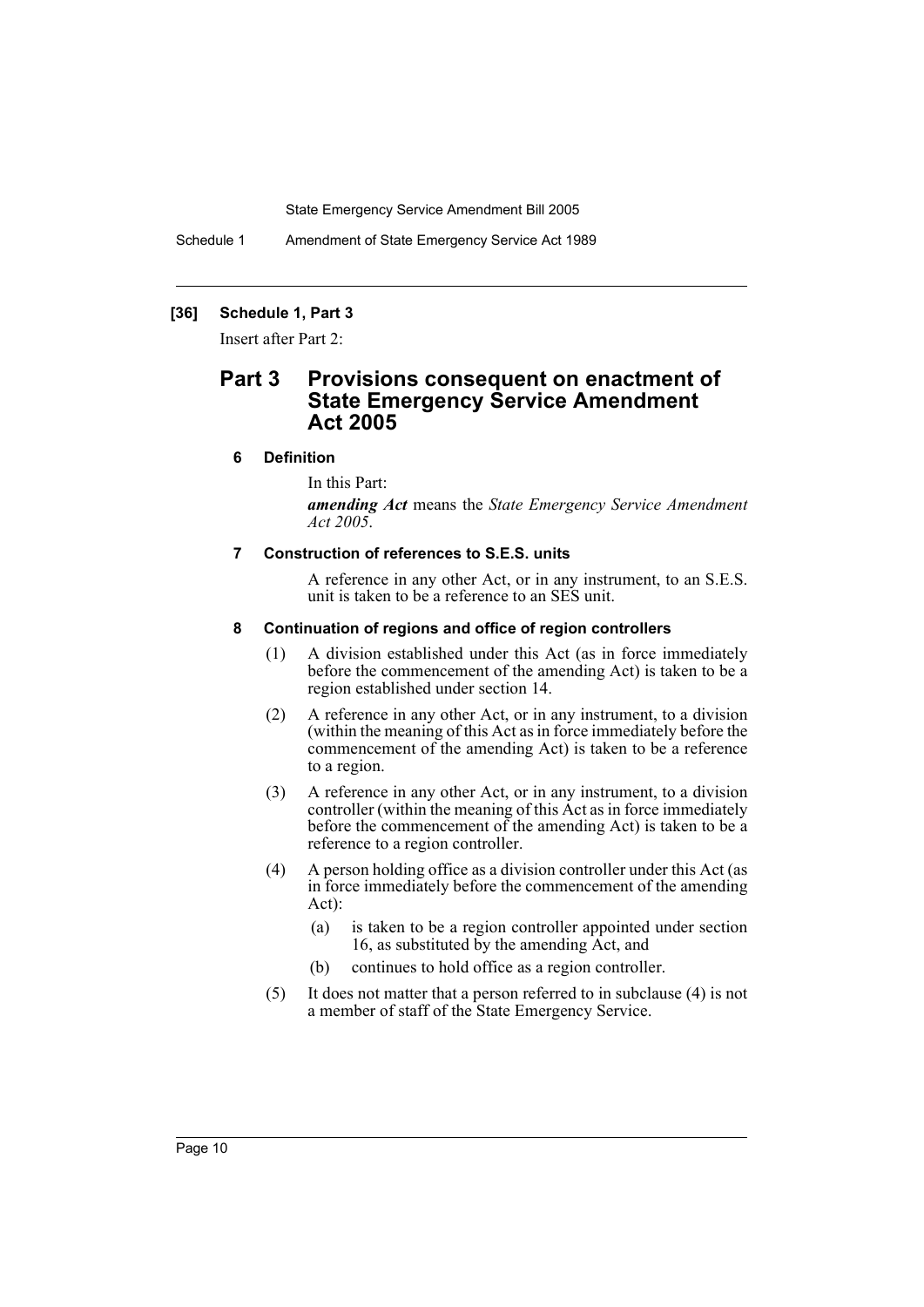Amendment of State Emergency Service Act 1989 Schedule 1

#### **9 Continuation of office of unit controllers**

A person holding office as a unit controller immediately before the repeal of the *State Emergency Service Regulation 2001* continues to hold office as a unit controller for the balance of his or her term of office or until the person's appointment is revoked in accordance with this Act, whichever occurs first.

#### **10 Continuation of office of deputy controllers**

A person holding office as a deputy to a division controller, local controller or unit controller immediately before the repeal of the *State Emergency Service Regulation 2001* continues to hold that office for the balance of his or her term of office or until the person's appointment is revoked in accordance with this Act, whichever occurs first.